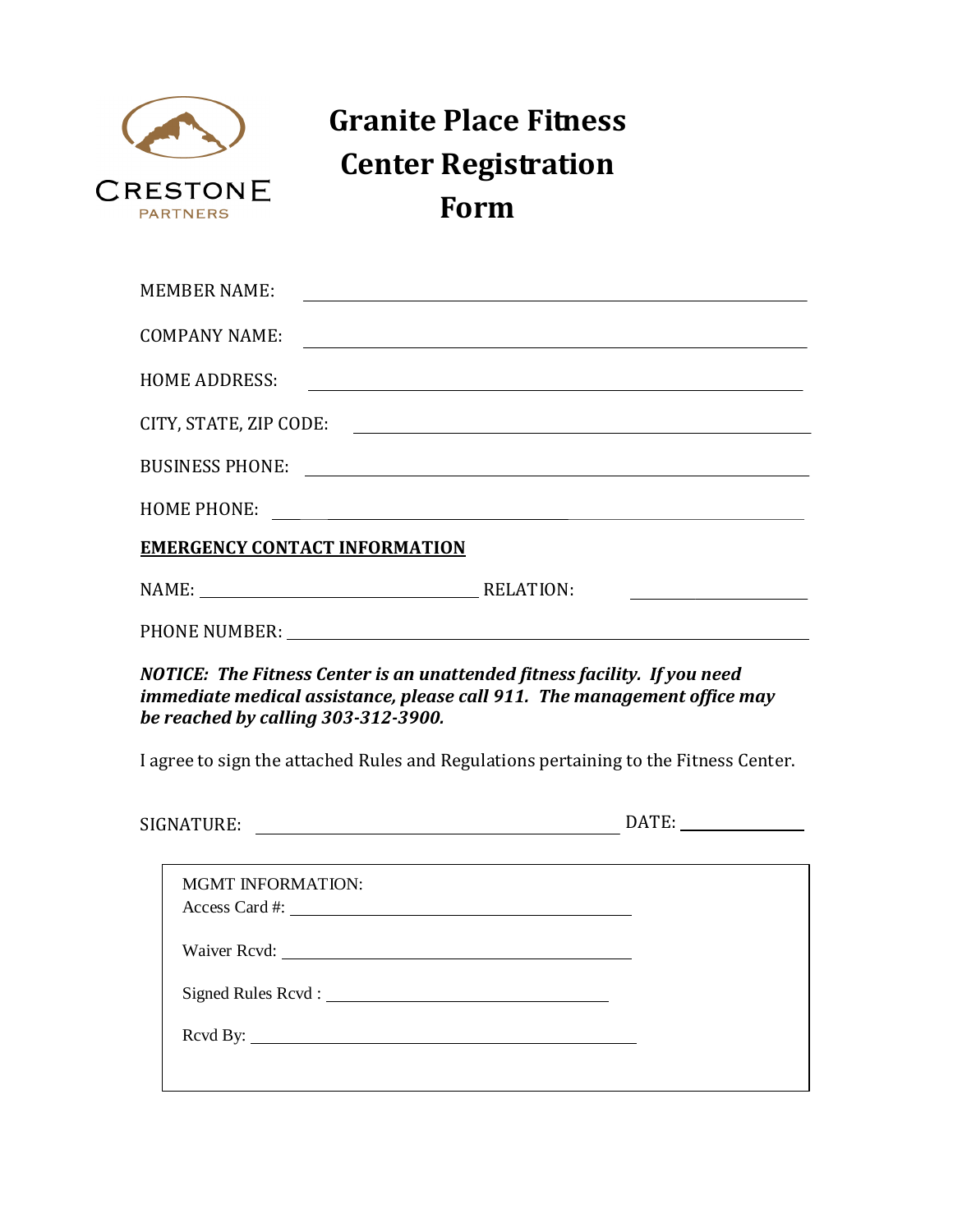## **Granite Place, LLC Fitness Center Rules and Regulations**

**ACCESS CARD:**  Member shall gain access to the Fitness Center only by use of the access cards issued by Granite Place, LLC. Use of the access card for entrance into the Fitness Center shall be for the exclusive use of the member only. Use of the access card by any third party will result in termination of member's use of the Fitness Center. Outside guests, family members, children are not allowed in the Fitness Center at any time.

**ATTIRE:**  Appropriate work-out attire required. Swimsuits, cut-offs, shirts with ripped sleeves and midriffs are not allowed in the athletic area. Cut- offs are not permitted. Athletic shoes and shirts are required.

**TOWELS:**  Members must use a cloth towel during workouts to protect and clean the machines you use.

**EQUIPMENT:**

- Members should **not drop** the free weights on the floor at any time nor should they **quickly release** the weight stacks on the functional trainer.
- Members working in a circuit have priority. Please avoid cutting in front of someone if possible.
- Please return weights to proper weight racks after use.
- Weight collars must be used at all times.
- Please keep weight belt buckles from damaging equipment padding.
- During busy times, please be considerate of other members by limiting your use of aerobic equipment stations to 20 minutes.
- Please make sure to stretch and warm up/cool down for several minutes to avoid injury.
- Members must follow the instruction and movements of fitness class instructors for their own safety and the consideration of those around them.

| <b>TEMPORARY</b> | The men's and women's locker rooms are for use during workouts only.                                                                                                                                                                                                                  |
|------------------|---------------------------------------------------------------------------------------------------------------------------------------------------------------------------------------------------------------------------------------------------------------------------------------|
| <b>LOCKERS:</b>  | Fitness Center users should not leave items locked up all day or overnight.                                                                                                                                                                                                           |
|                  | Any items left behind in the locker rooms (clothes, towels, shoes, etc.) will<br>be collected and stored in the lost and found. Those items will be<br>discarded if they remain unclaimed for a week. Unidentified locks that<br>remain on lockers for over 24 hours will be removed. |

## **I consent to abide by the Fitness Center's Rules and Regulations at all times**.

**SIGNATURE: DATE:**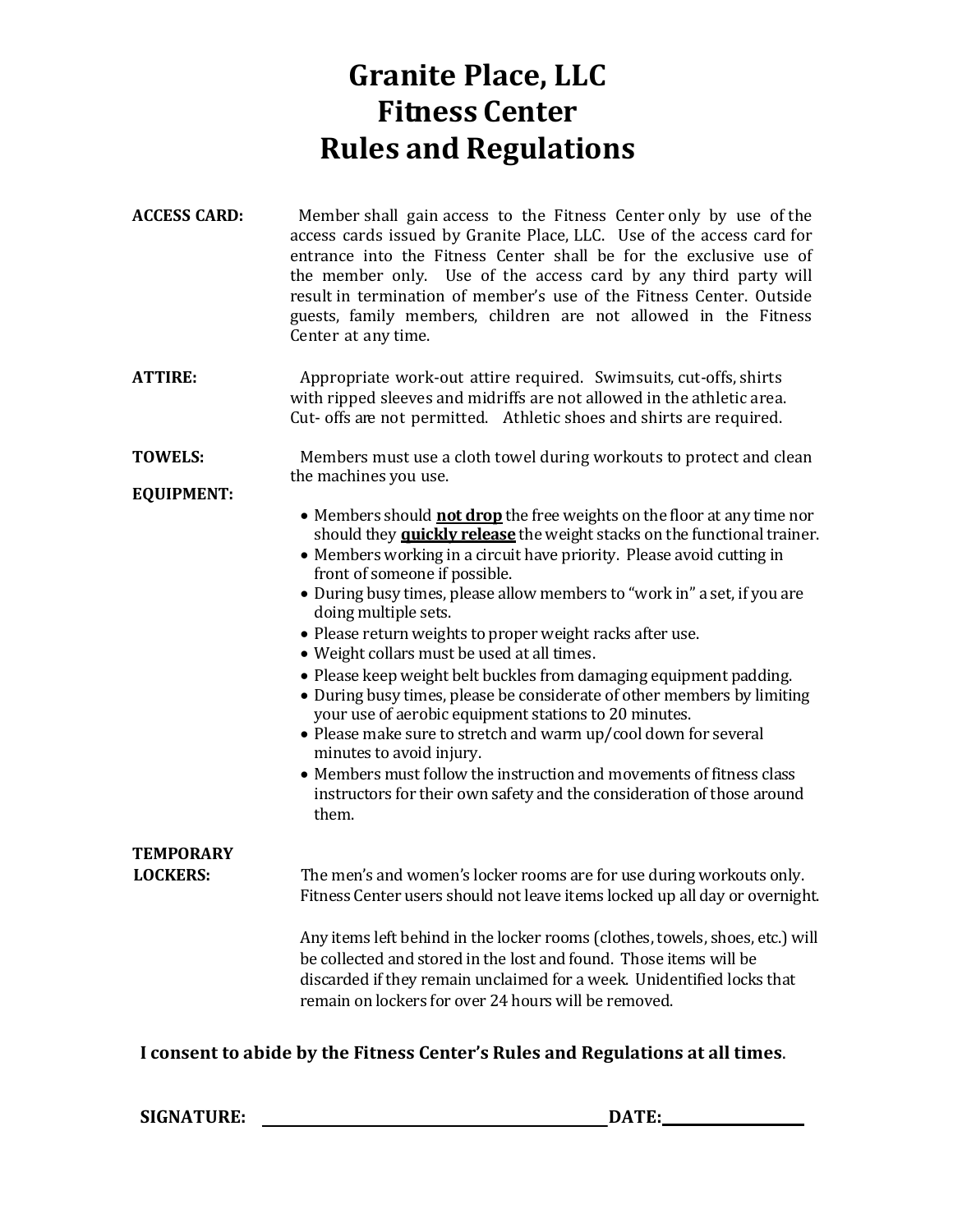## **FITNESS CENTER RELEASE AND WAIVER OF CLAIMS**

Because of the nature of the activity and programs made available at the Fitness Center (the "Center") located at 6175 S. Willow Drive Greenwood Village, CO 80111 and owned by Granite Place, LLC (the "Owner") and the equipment which is an integral part of the Center, there is an inherent risk of injury. In granting you license to use the Center, Granite Place, LLC therefore enlist your assistance and agreement in assuring that the Center and equipment are utilized and conducted in a proper manner so that risks are minimized by the licensee's thoughtful and cautious use of both the equipment and the Center.

In consideration of the above factors, I, the undersigned licensee, acknowledge the existence of risks in connection with the use of the Center, including the equipment, programs, personal training, fitness classes, and/or recreational activities offered at the Center, and agree to assume such risks as a licensee of the Center and/or participant therein. I also agree to accept the responsibility for any bodily injuries and damages to me and for any injuries and/or damage to the equipment at the Center. I expressly agree that neither Granite Place, LLC shall not be liable for any damages arising from personal injuries or death sustained by me in, or about the premises of the Center, my use of any equipment therein, and/or my participation in any programs, personal training, fitness classes, and/or recreational activities offered at the Center. Specifically, I willingly assume full responsibility for any and all risks that I am exposing myself to as a result of my use of the Center, equipment, and/or participation in programs, personal training, fitness classes, and/or recreational activities offered at the Center and agree to accept full responsibility for all bodily injuries or death arising out of or that may result from my use of the Center, the equipment, and/or participation in programs, personal training, fitness classes, and/or recreational activities offered at the Center, including but not limited to those activities that involve risks in one or more of the following general areas:

(a) the use of exercise equipment at the Center; (b) participation in the supervised and unsupervised activities that are made available at the Center, and in other individual or group exercise activities, including through any personal training or fitness classes that may be offered through independent contractors; (c) injuries or medical disorders arising out of my exercising at the Center, including but not limited to: heart attack, stroke, heat stress or other injuries that arise out of individual or group activities, such as sprains, broken bones, torn muscles, torn ligaments, etc.; (d) accidents that occur within the Center; and (e) any and all activities not located at the Center but which are sponsored in whole or in part by Granite Place, LLC.

I acknowledge that Granite Place, LLC does not assume responsibility for articles damaged, lost or stolen in or about the Center, including but not limited to lockers, or for loss or damage to any property, including but not limited to automobiles and the contents thereof.

**ADDITIONALLY, I HEREBY FULLY RELEASE, WAIVE, REMISE, AND DISCHARGE GRANITE PLACE, LLC AND THEIR RESPECTIVE DIRECTORS, OFFICERS, EMPLOYEES, AND AGENTS, FROM ANY AND ALL CLAIMS, LIABILITY, DEMANDS, DAMAGES, COSTS, AND CAUSES OF ACTION OF WHATEVER NATURE, PRESENT OR FUTURE, INCLUDING INJURIES OR DEATH SUSTAINED BY ME RESULTING FROM OR ARISING OUT OF THE USE OF THE CENTER, THE EQUIPMENT, AND/OR PARTICIPATION IN PROGRAMS, PERSONAL TRAINING, FITNESS CLASSES,**